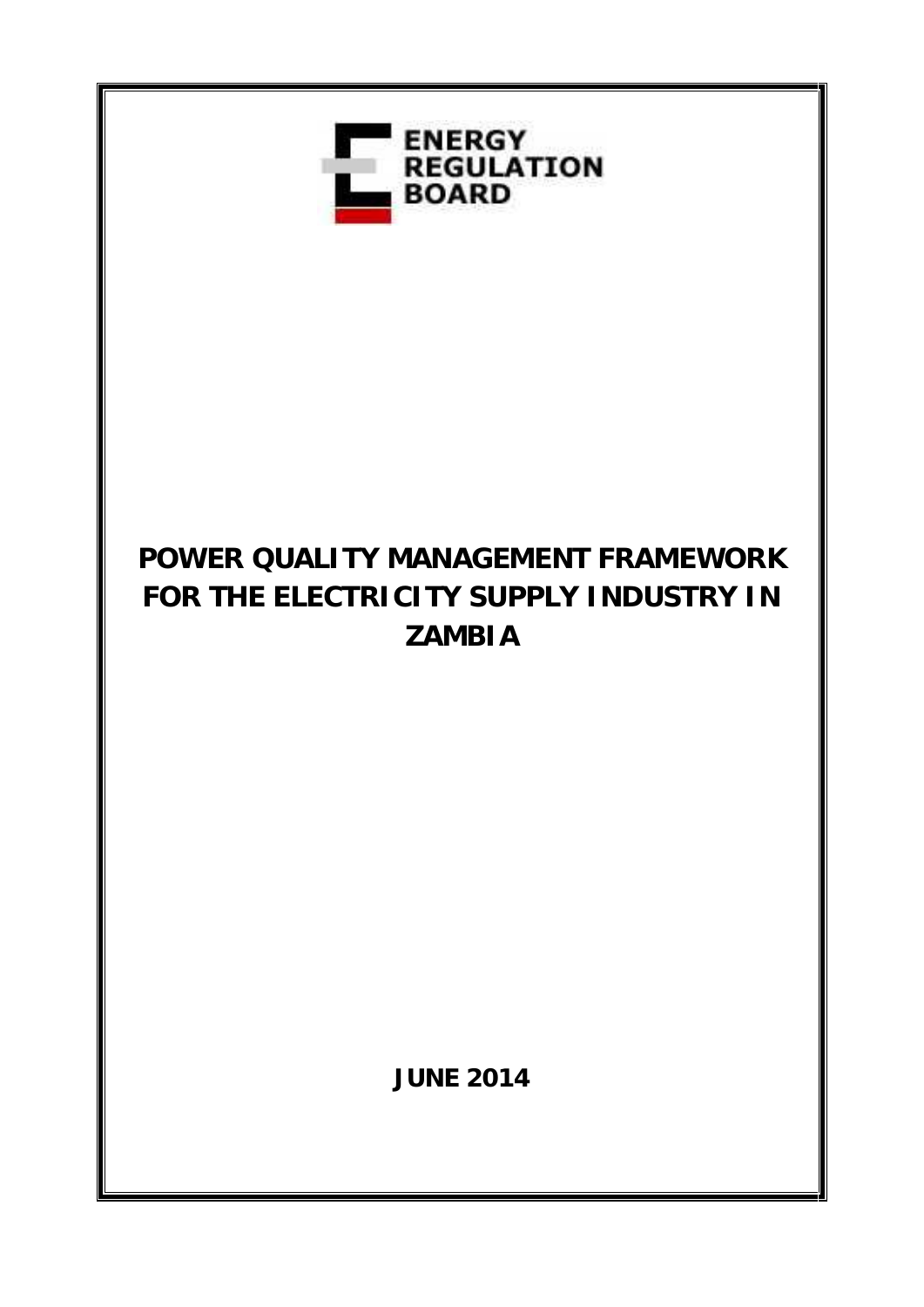# **CONTENTS**

| 1 <sub>1</sub> |                                                         |                                                        |  |
|----------------|---------------------------------------------------------|--------------------------------------------------------|--|
|                | 1.1                                                     |                                                        |  |
|                | 1.2                                                     |                                                        |  |
| 2.             | POWER QUALITY MANAGEMENT SYSTEM - REGULATORY FRAMEWORK1 |                                                        |  |
|                | 2.1                                                     |                                                        |  |
|                | 2.2                                                     |                                                        |  |
|                | 2.3                                                     |                                                        |  |
|                | 2.4                                                     |                                                        |  |
|                | 2.5                                                     |                                                        |  |
|                | 2.6                                                     |                                                        |  |
|                | 2.7                                                     |                                                        |  |
|                | 2.8                                                     | Enforcement or incentive mechanism for PQ improvement9 |  |
| 3.             |                                                         |                                                        |  |
|                | 3.1                                                     |                                                        |  |
|                | 3.2                                                     |                                                        |  |
|                | 3.3                                                     |                                                        |  |
|                | 3.4                                                     |                                                        |  |
|                | 3.5                                                     |                                                        |  |
|                | 3.6                                                     |                                                        |  |
| 4.             |                                                         |                                                        |  |
| 5.             |                                                         | IMPLEMENTATION OF THE POWER QUALITY DIRECTIVE 14       |  |
| 6.             |                                                         |                                                        |  |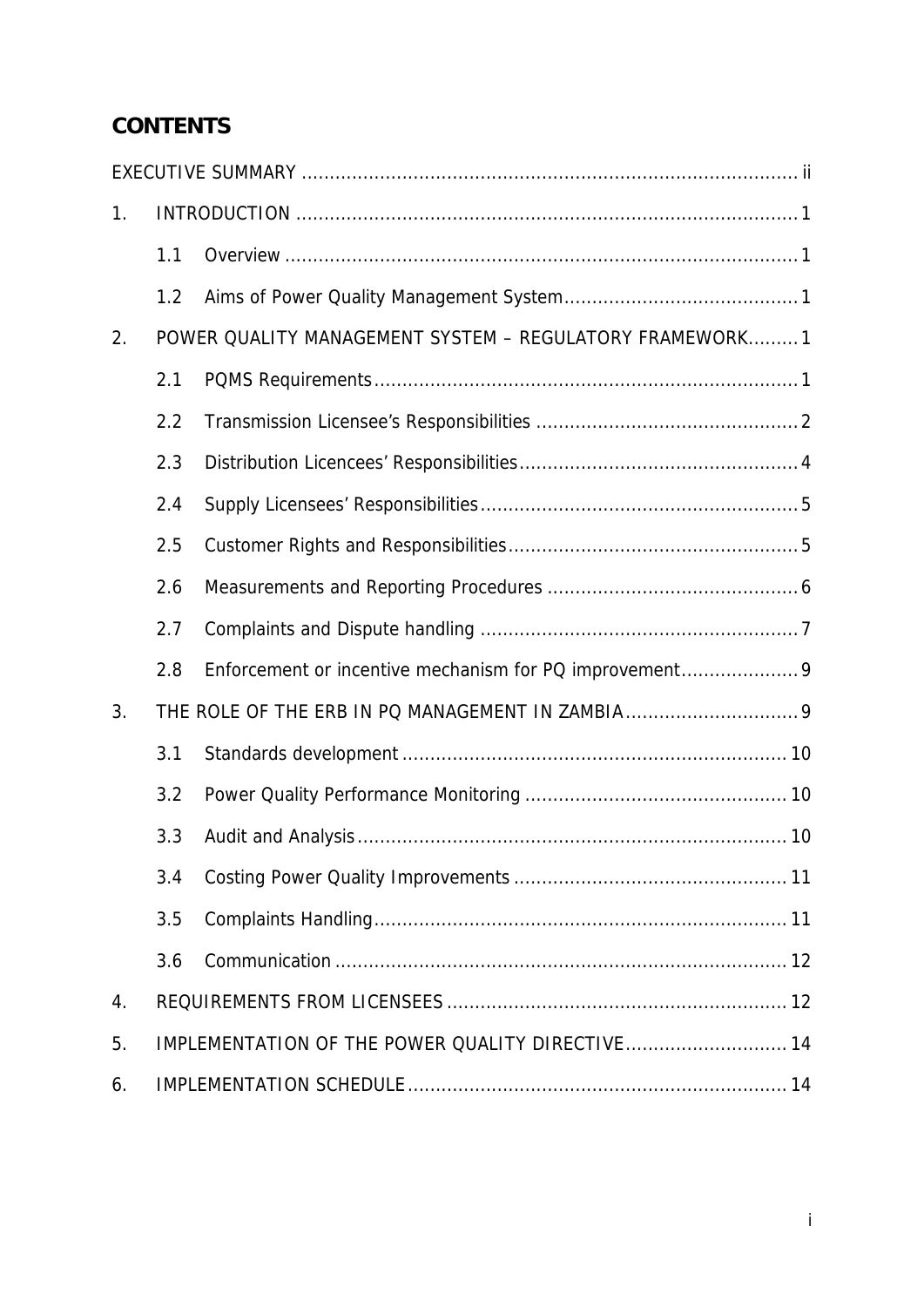### **EXECUTIVE SUMMARY**

Following the development and consequent review of Power Quality (PQ) and Reliability standards and establishment of the power quality benchmark on the Zambian power system through a Power Quality study, the ERB has developed a Power Quality Management System which focuses on a long term mechanism to continuously monitor the power quality performance of the Zambian grid and its improvement over time. The Zambia Power Quality Management System (PQMS) makes available a framework for implementation of the Power Quality Directive.

The PQMS provides rights and responsibilities of all stakeholders (the licensees, customers and equipment suppliers) in the Electricity Supply Industry (ESI) and aims at providing:

- i). A mechanism to ensure that customers are correctly informed of their rights and obligations with regard to the power quality supplied by their utilities;
- ii). Ensure that the appropriate power quality performance information is made available through measurement, data management, and statistical analysis;
- iii). Accessible complaints resolution mechanisms, to ensure that workable procedures are in place to resolve customer power quality concerns;
- iv). Ensure the long-term sustainability of the supply industry with regard to power quality; and
- v). Ensuring that the interests of licensees and their customers are balanced in as far as power quality and reliability of supply is concerned.

In order to enforce the technical requirements for the quality and reliability of electricity supplied by the electricity supply industry, a Power Quality Directive (PQD) has been generated for implementation by all the Licensees. The PQ directive orders the licensees to put in place a power quality management system that will ensure that power quality parameters at the points of common coupling among the respective stakeholders are monitored, measured, recorded and analysed for future system improvement and potential complaints resolution with customers. The main objective of this PQ Directive is to compel all licensees to present and establish a uniform methodology and guidelines to measure Power Quality and reliability (PQR) parameters in the Zambia ESI.

The following directives are hereby issued for all licensees in the electricity Supply industry:

**DIRECTIVE 1:** It is hereby ordered that all Licensees install Power Quality Recorders at sufficient locations in their electrical networks to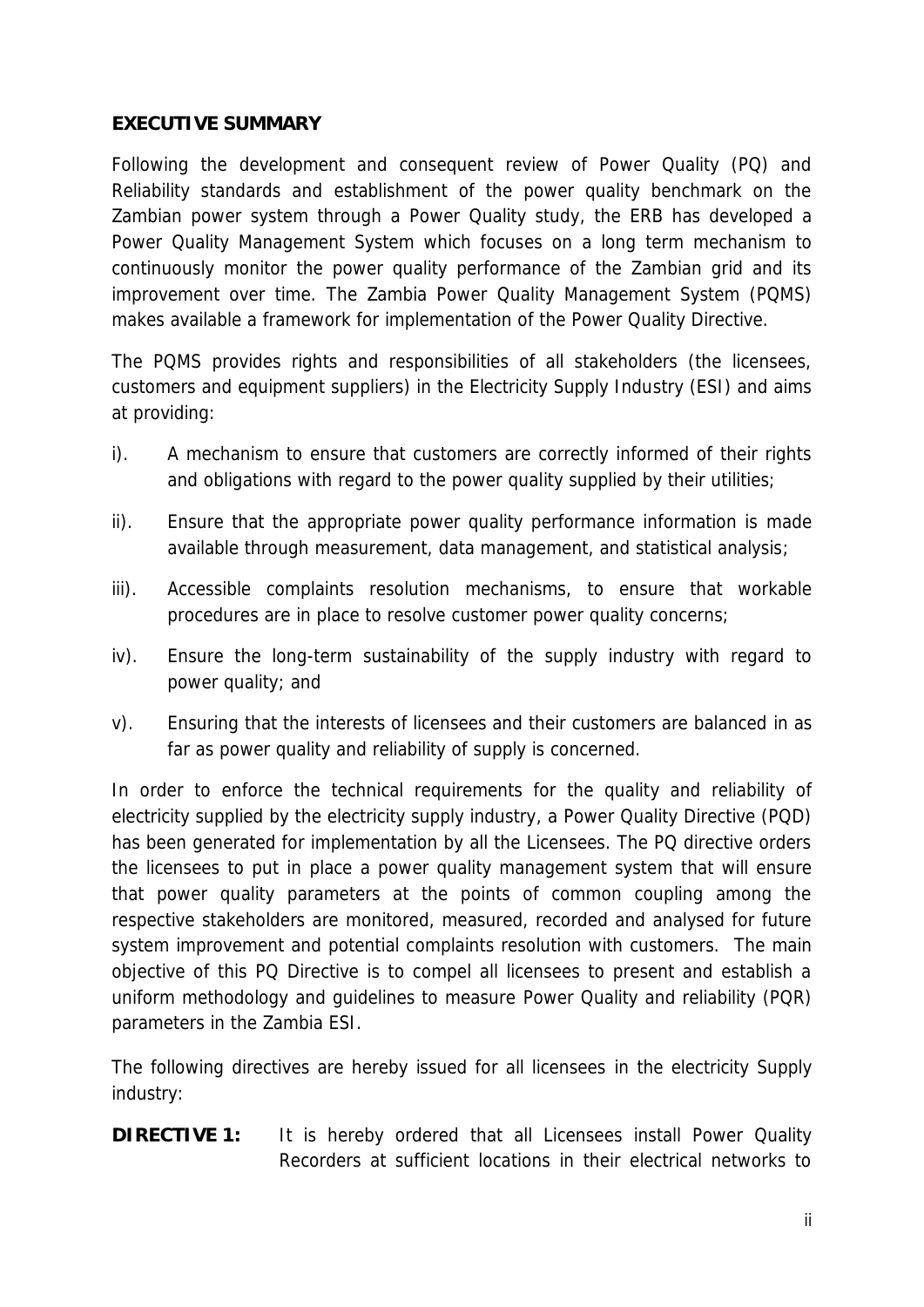adequately characterize and report performance system as prescribed in ZS 387.

**DIRECTIVE 2:** It is directed that all licensees compile and submit reports to the ERB relating to power quality and reliability of supply on a quarterly and annual basis. Any Licensee who has valid reasons for not being able to report as required shall advise the ERB of their circumstances in writing as soon as they become aware of their inability to comply.

> The ERB may, at its discretion, exempt Licensees from some reporting requirements on the basis of a properly motivated written application being received in good time before reports are due.

**DIRECTIVE 3:** It is hereby directed that all the Licensees maintain records necessary to produce annual statistics as per ZS 387 standard reporting format and shall report annually to the ERB, including an analysis of the performance during the year under review.

> It is further expected that Licensees shall on request make available fault statistics for any given site to the ERB or potential or existing customers.

- **DIRECTIVE 4:** It is directed that all Licensees shall manage the fault performance of their respective networks. A formal annual review process is expected to be established by the licensees who shall review the fault performance for the year and identify areas of concern and appropriate corrective action. The results of this review process shall be reported to the ERB as prescribed in ZS 387.
- **DIRECTIVE 5:** It is directed that all licensees shall use Power quality monitoring instruments that is compliant to ZS 387 (as a minimum). The licensee shall ensure that these instruments are equipped with flexible communication options that allow easy remote access.
- **DIRECTIVE 6:** It is directed that all Licensees responsible for generation, transmission, distribution and supply of electricity have to co ordinate their contractual relationships with one another, with respect to power quality and reliability of supply based on the requirements of ZS 387.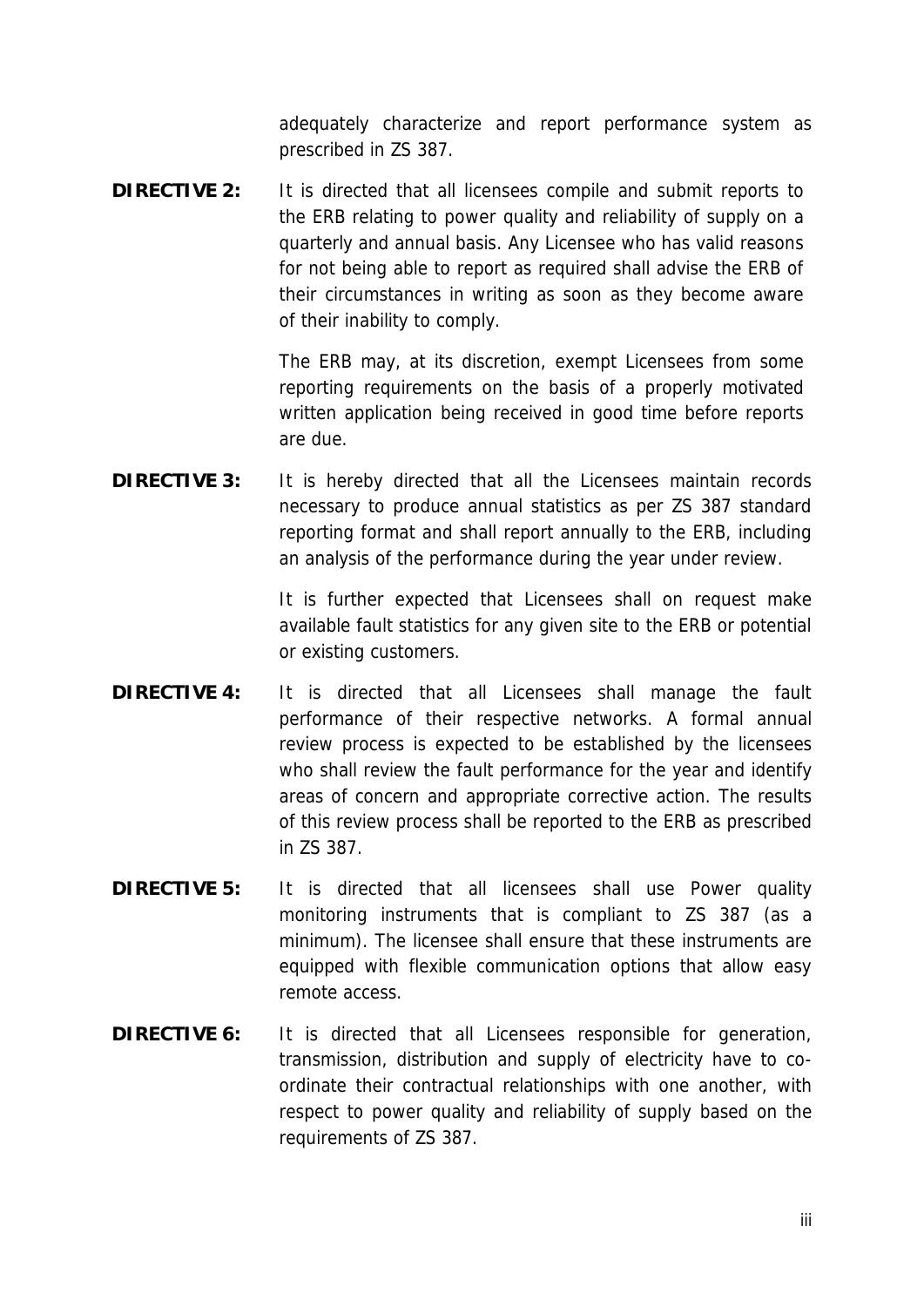- **DIRECTIVE 7:** It is directed that the Licensees monitor the power quality and reliability at the point of common coupling and the Licensee and the Consumer shall collaborate in drawing up appropriate operational procedures to facilitate the monitoring and reporting of power quality and reliability of supply. It is further expected that the minimum PQR standard stipulations are maintained at the point of supply to consumers.
- **DIRECTIVE 8:** It is further directed that where complaints arise, it is expected that the consumer and the licensee will make efforts to resolve the complaint before referring the matter to the ERB. Where a complaint concerning poor PQR is referred to the ERB, the procedure outlined in section 4.5 of ZS 387 part 2 shall apply.
- **DIRECTIVE 9:** It is directed that licensees shall ensure all contracts with the new grid customers or revised contracts shall include the appropriate power quality and reliability provisions as stipulated in this PQD.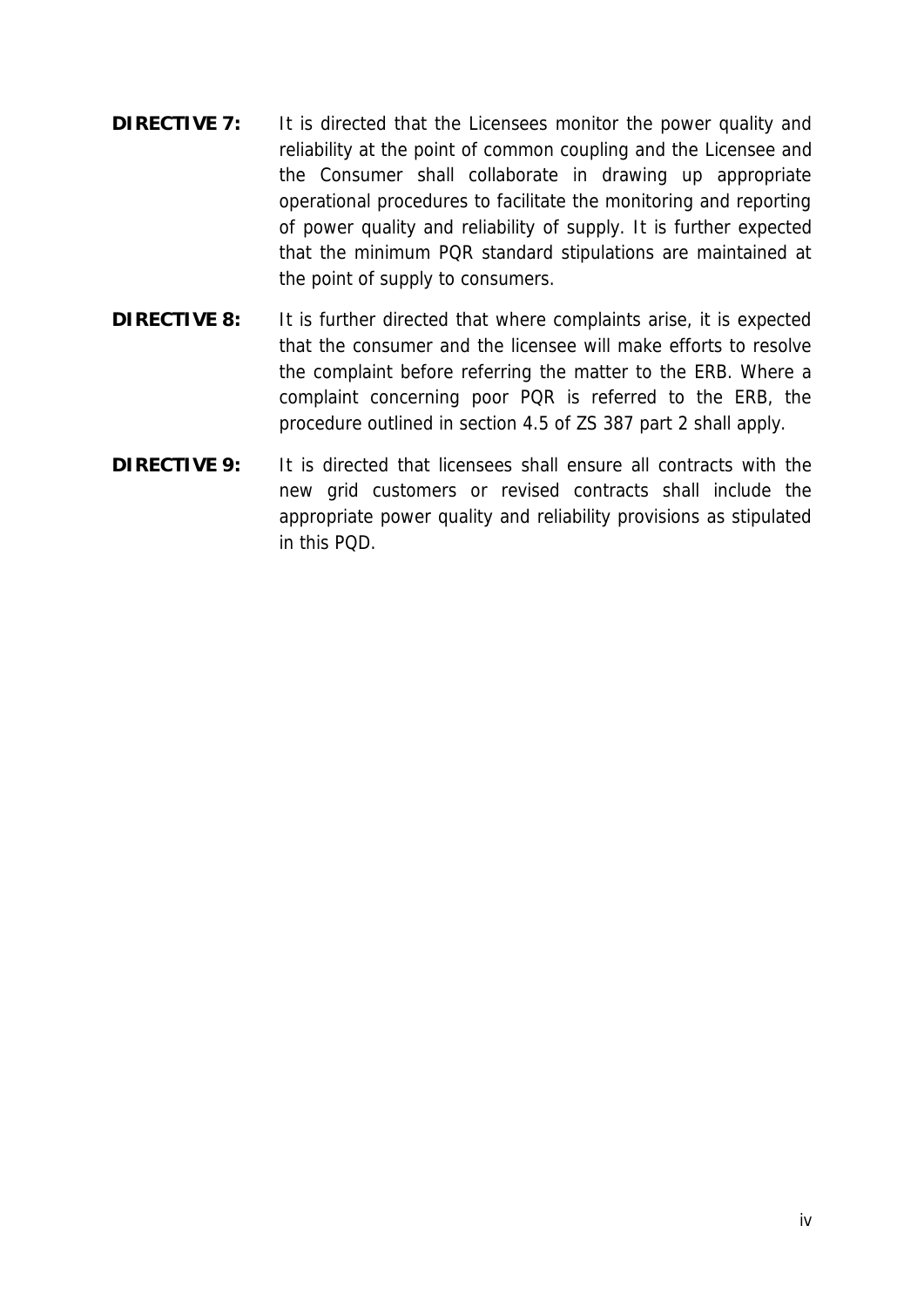### **1. INTRODUCTION**

#### **1.1 Overview**

Power quality management is an important aspect of managing risk in the electrical supply industry (ESI). The effectiveness of any power quality management program is determined by the degree to which the licensee and their customers approach power quality issues. The assumptions on which utilities base their power quality management programs will have a significant effect on the costs involved and the performance levels attained.

Through this paper the ERB aims at defining a framework for power quality management in Zambian ESI, specifying the role of the ERB in regulating Power Quality in the ESI, and the requirements such as the responsibilities and obligations of the licensees. It also specifies the requirements, rights and responsibilities of the customers and further highlights the specific future actions required to support this framework. By defining this framework, the assumptions on which power quality management programs are defined shall be transparent to all stakeholders.

### **1.2 Aims of Power Quality Management System**

The aims of the Power Quality Management System are as follows:

- i). To put in place mechanisms that will ensure that customers are correctly informed of their rights and obligations with regard to the power quality supplied by their utilities.
- ii). Establish accessible complaints resolution mechanisms, and ensure that workable procedures are in place to resolve customer power quality concerns.
- iii). Establish the broader technical and legal framework for resolving disputes.
- iv). Identify appropriate standards and codes of practice on power quality that need to be developed or reviewed.
- v). Ensure the long-term sustainability of the supply industry with regard to power quality.
- vi). Ensure that the appropriate power quality performance information is made available through measurement, data management, and statistical analysis.
- vii). Ensuring that the interests of licensees and their customers are balanced

### **2. POWER QUALITY MANAGEMENT SYSTEM – REGULATORY FRAMEWORK**

**2.1 PQMS Requirements**

The licensee shall put in place a PQMS which will be based on the components provided for in this framework as follows: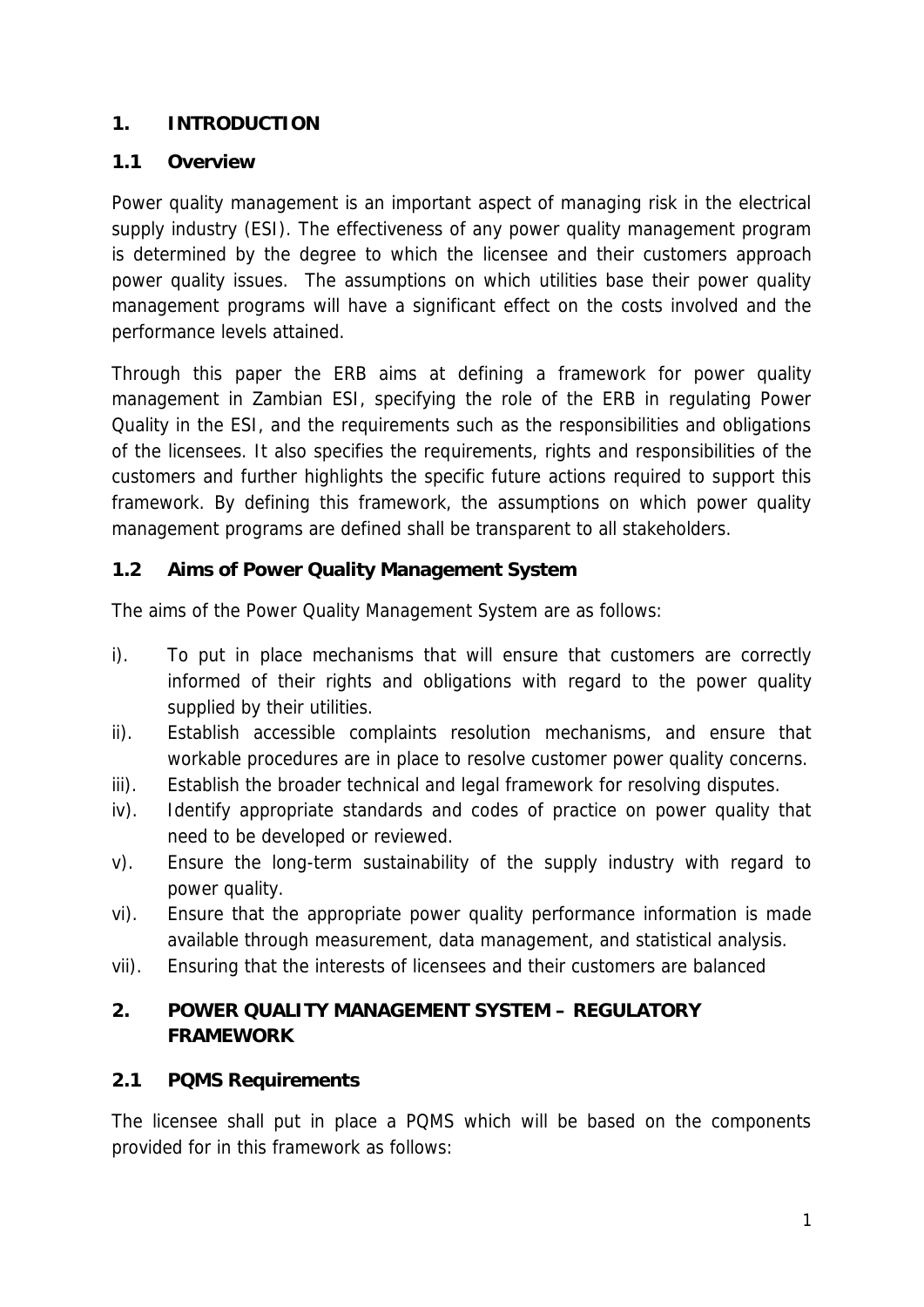**i). Standards, technical guidelines, codes of practices and PQ directive**

These will be the basis on which the ERB will review licensee performance when receiving customer complaints.

**ii). A defined procedure for interaction between a licensee and its customers:**

A minimum requirement for interaction between the licensee and the customer on power quality issues is that the following is communicated:

- **Network type / design philosophy:** A basic description of the type of network the customer will be connected to and the types of problems that the network may experience.
- **Indicative levels of quality to be received:** These are based on the specific network or network type and performance data
- **Customer responsibilities with regard to emission (pollution) levels:** In the case of large customers, these are specified in ZS 387 and in the case of small customers they are generic.
- **Customer responsibilities with regard to immunity:** Based on the type of customer and the network quality levels, consideration should be given by customers to what countermeasures need to be implemented.
- **The complaints procedure:** The way that complaints on power quality are dealt with, and who to contact with such complaints (including how these are escalated to the ERB). The detail and specific nature of the above information will depend on the type of customer category. For large customers, measured historical performance is appropriate. For small customers, indicative and characteristic values for the type of network and supply area are appropriate.

#### **2.2 Transmission Licensee's Responsibilities**

Transmission licensee is an entity that is licensed to own and maintain transmission equipment.

#### **2.2.1 Responsibility for Quality of Supply Performance**

The Transmission Licensees shall be responsible for the quality of supply delivered to all its customers at every point of supply.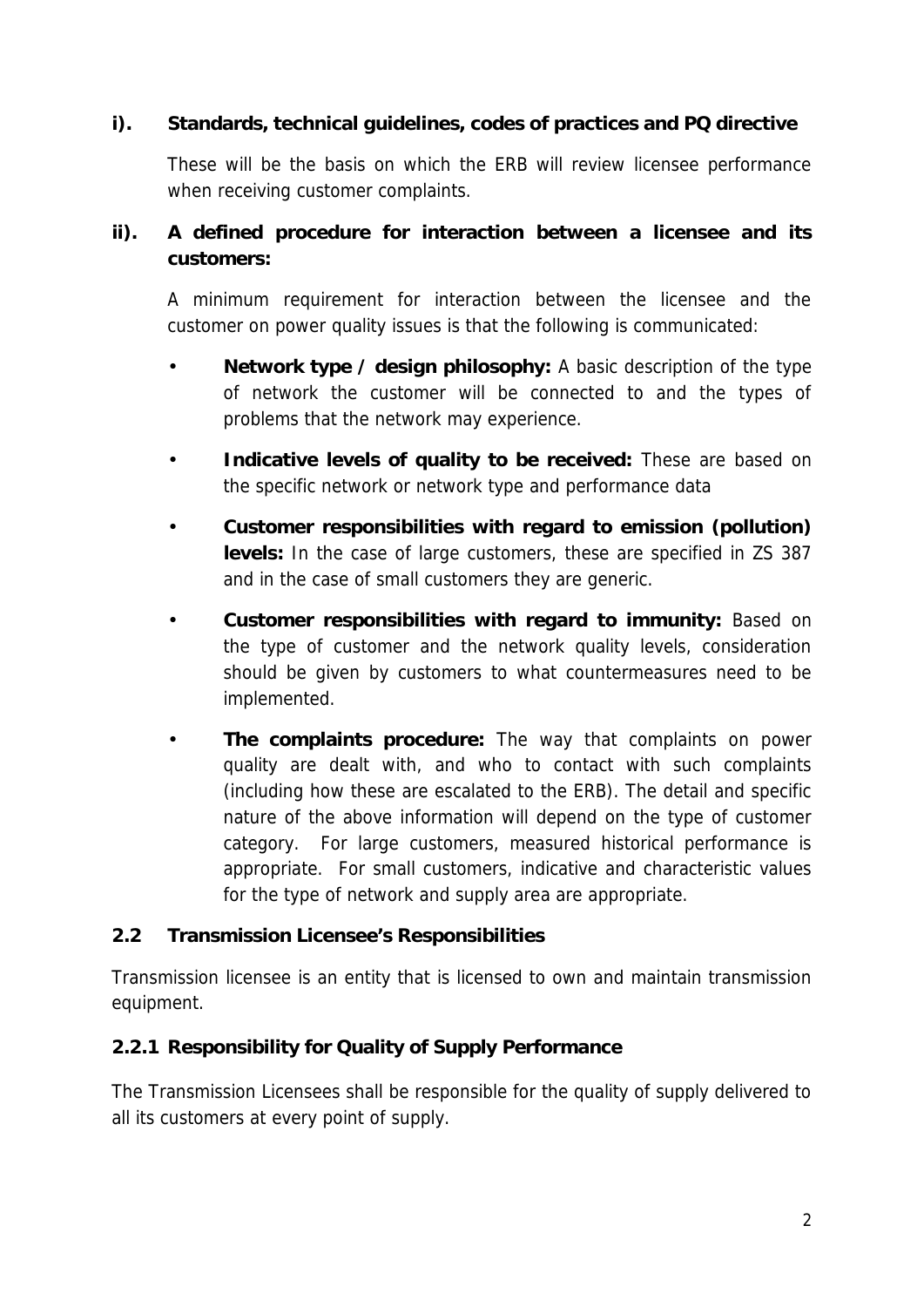The Transmission Licensees shall further be responsible for managing the voltage pollution contributed by any Transmission customer at the point of common coupling. The preferred method of managing this aspect will be through power supply contracts containing quality of supply provisions. Where such contracts do not exist and/or cannot be immediately amended, the Transmission Licensees shall negotiate solutions to quality of supply and voltage pollution issues with the customers in question.

The Transmission Licensee shall also be responsible for contracting appropriate quality of supply with Generators and other transmission energy suppliers as may be appropriate in Zambia from time to time.

# **2.2.2 Implementation of Quality of Supply Contracting**

The Transmission Licensees shall include appropriate quality of supply provisions in all new power supply contracts. Such provisions shall deal with all quality of supply parameters dealt with in ZS 387.

The Transmission Licensees shall also amend any existing power supply contracts at the soonest future opportunity where such contracts can be amended to include appropriate quality of supply provisions, unless such contracts already contain such provisions.

Such contracts shall provide for:

- Allowable voltage pollution level contribution by the customer, based on the Transmission Licensee's calculations in accordance ZS 387; and
- Typical interruption and dip performance (as defined in ZS 387) of the network at the point of common coupling, should such information be available;

Where the Transmission licensee fails to meet the standard parameters, it shall take reasonable steps at own costs to overcome the shortcomings. In terms of this framework, it is a requirement that all new grid customers and all new or revised contracts shall include the appropriate power quality clauses.

# **2.2.3 Implementation of Quality of Supply Measurements**

# **2.2.3.1 Agreed Recorder Placements**

The Transmission Licensees shall install and maintain QOS recorders as stipulated by ZS 387 at points of supply or points of connection.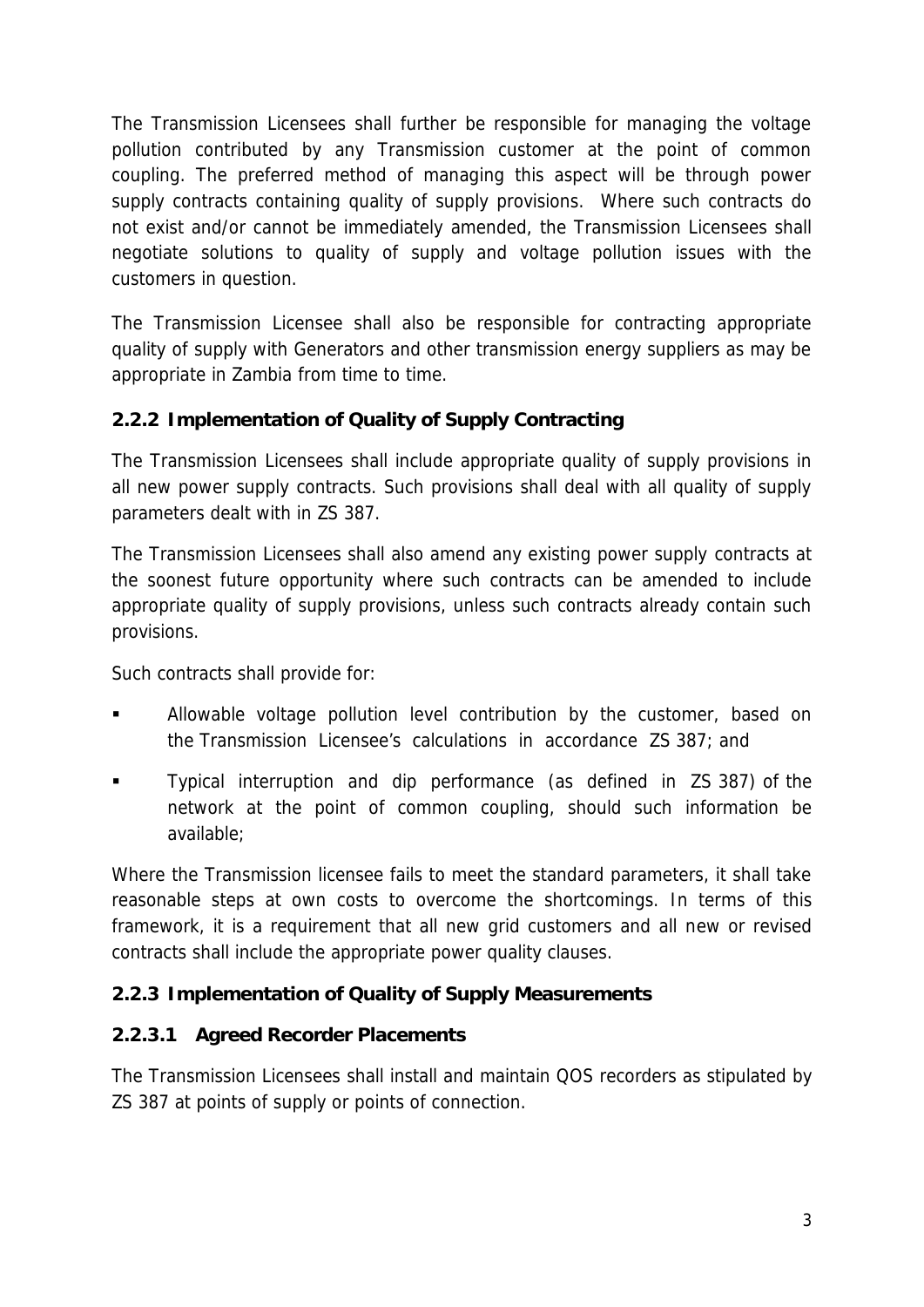# **2.2.3.2 QOS Databases**

The Transmission Licensees will maintain a QOS database which will receive measurement data from all QOS meters installed by the Transmission Licensee. The QOS data recorded by the meters and stored in the database shall comply with the specifications of the Quality of Supply Standard ZS 387.

# **2.2.3.3 Data Management**

The Transmission Licensees will ensure that its QOS data is properly and professionally managed to ensure consistency and data security.

### **2.3 Distribution Licencees' Responsibilities**

Distribution Licensees are entities holding an electricity distribution license issued by the ERB.

### **2.3.1 Responsibility for Quality of Supply Performance**

The Distribution Licensee shall be responsible for the quality of supply delivered to all its customers at all respective points of common coupling.

The Distribution Licensee shall further be responsible for managing the voltage pollution contributed by any Distribution customer at the point of common coupling. The preferred method of managing this aspect will be through power supply contracts containing quality of supply provisions. Where such contracts do not exist and/or cannot be immediately amended, the Distribution Licensee shall negotiate solutions to quality of supply and voltage pollution issues with the customers in question.

The Distribution Licensee shall also be responsible for managing the voltage pollution contributed to the transmission system at any point of common coupling. This should be done through an appropriate quality of supply contract with the Transmission Licensee and will be guided by the Grid Code requirements.

In the case of domestic and other small customers it will not be practical to contract individually for quality of supply. The Licensee should publish general quality of supply information applicable to small customers and make such publication(s) available to the affected customers in order to educate them regarding quality of supply and the responsibilities of the Licensee and the customer.

# **2.3.2 Implementation of Quality of Supply Measurements**

The implementation of quality of supply (voltage quality and continuity) requires the utility installation of Power Quality Recorders by the utility at strategic places as guided by ZS 387.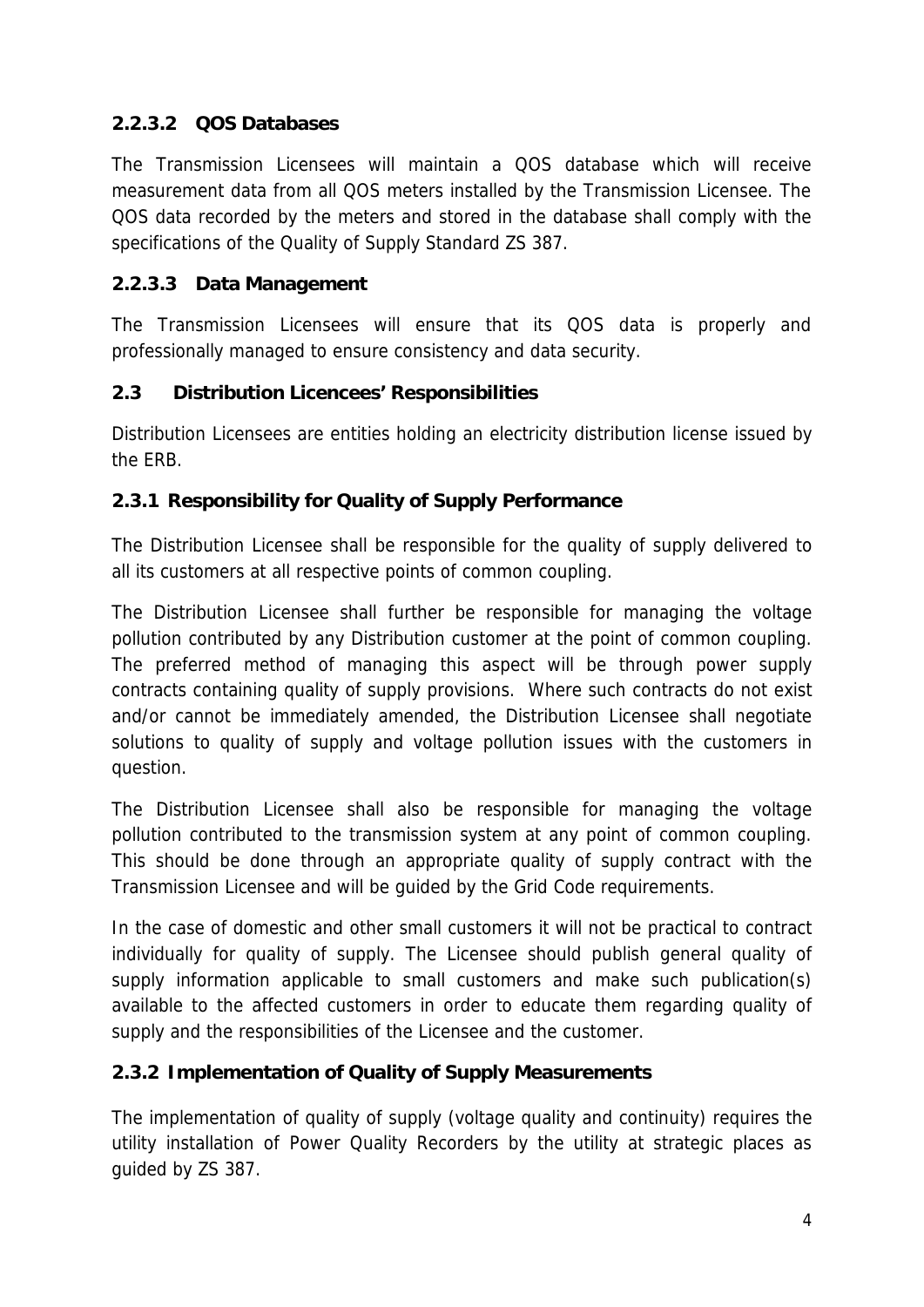# **2.3.2.1 Agreed Power Quality recorder Placements**

The Power Quality recorders will be purchased, installed and managed by Distribution Licensees and placed according to site class defined by the ZS 387 (as a minimum requirement).

### **2.4 Supply Licensees' Responsibilities**

Supply Licensees are entities who hold a valid electricity supply license issued by the ERB. The supply license essentially covers the "retail" operation and as such is primarily concerned with service quality.

### **2.4.1 Responsibility for Quality of Supply Performance**

The power supply agreements concluded between distribution and transmission licensees and end customers are made under the respective supply licenses. However the supply contracts deal with both the "wires" business and the "retail" business. The provisions relating to quality of supply under the "wires" has been dealt with under the transmission and distribution licensee responsibility sections respectively.

This section deals with the service quality delivered to customers under the supply licenses. The Supply Licensee is responsible for service quality (also referred to as commercial quality) to the customer. This refers to the quality of interactions with customers (where customers include potential customers) as defined in the Electricity Supply - Quality of Consumer Service Standard (ZS 397), and includes:

- i). Personal interaction at service centres or elsewhere
- ii). Telephonic interaction
- iii). Written interaction, including quoting, billing and dealing with queries and complaints

It is expected that the end customer will contract with the Supply Licensee and shall include provisions for quality of supply. Such provision for quality of supply shall reflect the conditions for quality of supply contained in the contract between the Distribution/Transmission Licensee and the Supply Licensee.

#### **2.5 Customer Rights and Responsibilities**

As the impacts of power quality problems are a function of both utility performance and customer sensitivity and emissions, customers have certain basic rights and responsibilities with regard to power quality. These rights and responsibilities that are provided in this section and should be considered as a starting point in the licensee / customer relationship.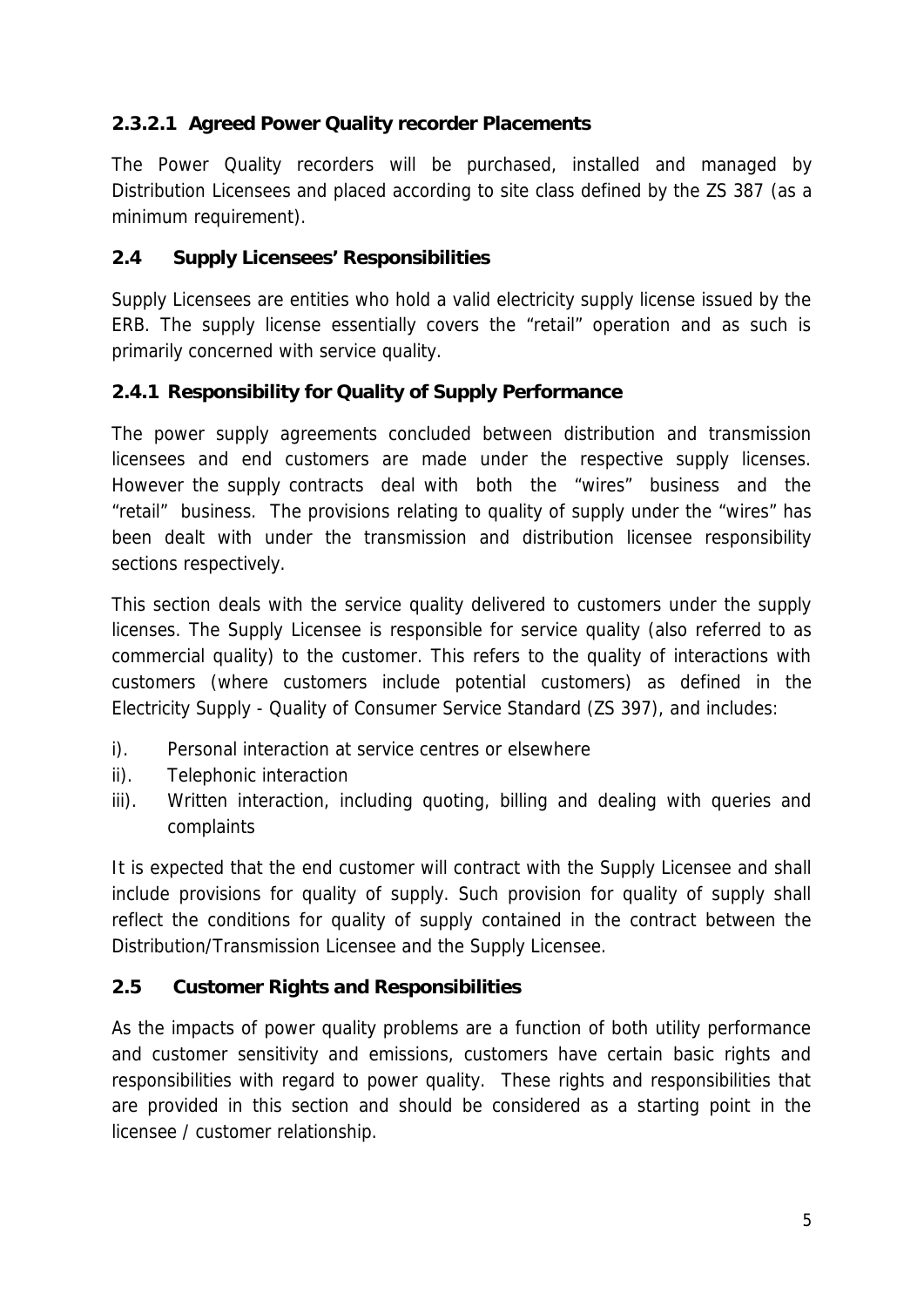### **2.5.1 Customer Rights**

Customers shall receive power at a level of voltage quality that is no worse than that provided in ZS 387. Should this not be the case, the licensee is obliged to take corrective action where such problems are identified.

Customers have the right to complain according to the process defined under section 2.7 Customers have the right to be clearly informed about the complaints process, including the manner by which complaints are escalated to the ERB.

Large customers have the right to the allocation of specific emission levels and to be treated fairly when utilities calculate these emission levels. The techniques for undertaking these calculations are outlined in the ZS 387 standard. Customers have the right to further negotiate these levels, based on the provisions in the standards. Should a compromise not be reached between the customer and the licensee, the customer can have recourse to the ERB.

New and existing customers have the right to information on the power quality performance at the site at which the plant is to be located, where such information is available.

#### **2.5.2 Customer Responsibilities**

Customers shall operate their equipment so as not to affect other users. ZS 387 shall be used as the standard for assessing the impact (pollution) that a piece of equipment may have on the network.

Voltage transients due to lightning or switching cannot be prevented by a licensee. It is the customer's responsibility to ensure that suitable surge protection is in place.

For large customers, where specific emission ("pollution") levels are not specified in the contract with the supplier, customers shall design and operate their equipment so as not to affect other users. In general, however, the levels of emission ("pollution") allowed will be calculated by utilities using one of the techniques listed in the standards. Customers should take all power quality parameters (including voltage dip and interruption performance) into consideration when designing new installations. This implies equipment tender specifications that call for power quality performance information. Where possible, records should be kept of design choices, as these may provide potential support for future complaints to the ERB.

#### **2.6 Measurements and Reporting Procedures**

#### **2.6.1 General**

The ERB will expect licensees to compile and submit reports relating to quality of supply and service. Any Licensee who has valid reasons for not being able to report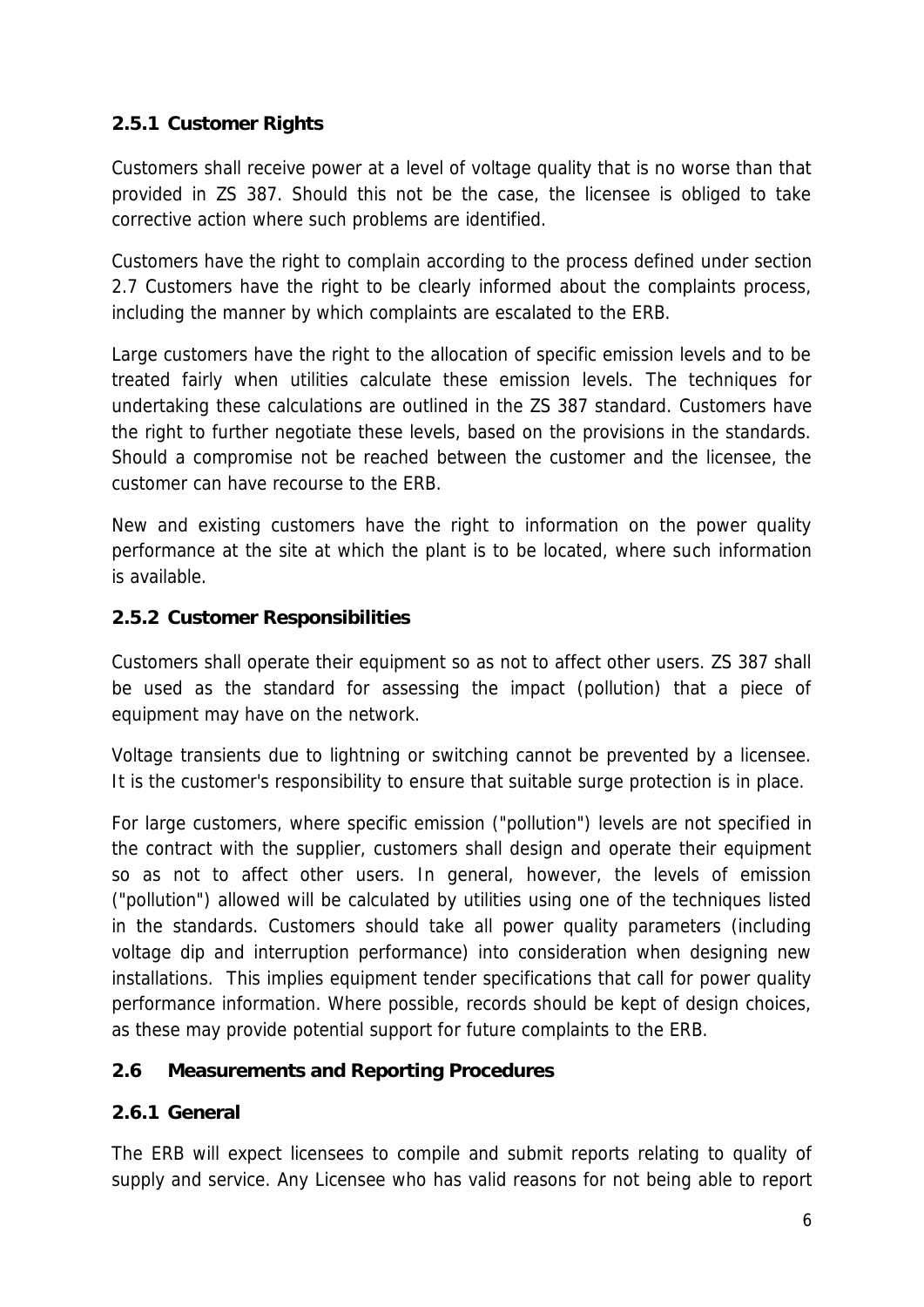as required shall advise the ERB of their circumstances in writing as soon as they become aware of their inability to comply.

The ERB may, at its discretion, exempt Licensees from some reporting requirements on the basis of a properly motivated written application being received in good time before reports are due.

# **2.6.2 Quality of Supply Reporting**

This framework requires all Licencees to submit quarterly and annual PQ reports in compliance with ZS 387.

### **2.6.3 Data Access**

The ERB shall have the right to request Licensees to provide the ERB with extract copies of Power Quality data as collected by the Licensee.

A customer shall have the right to access Power Quality Data related to their account(s) and supply data from meters at or close to their point(s) of common coupling.

### **2.6.4 Reporting Formats**

The required reporting formats will be provided by the ERB to the Licensees. Sample formats are provided in the annexures of ZS 387.

# **2.6.5 Publication of Annual Power Quality Statistics**

The summary of Power Quality statistical reports shall be published annually by the ERB and progress in terms of the plan laid out in the guidelines, including comparative power quality performance statistics for the various utilities shall also be published.

#### **2.7 Complaints and Dispute handling**

For transmission licensees and their customers, the complaints and dispute handling procedure is outlined in the Grid code. For distribution licensees and their customers, the following procedure shall apply:

# **2.7.1 Complaints Handling Procedure**

It is important that all stakeholders in the ESI understand and adhere to a common agreed procedure for dealing with complaints regarding Quality of Supply. The framework shall require the ERB to do the following when handling complaints:

i). Define a clear process for escalating complaints of licensee power quality performance to the Regulator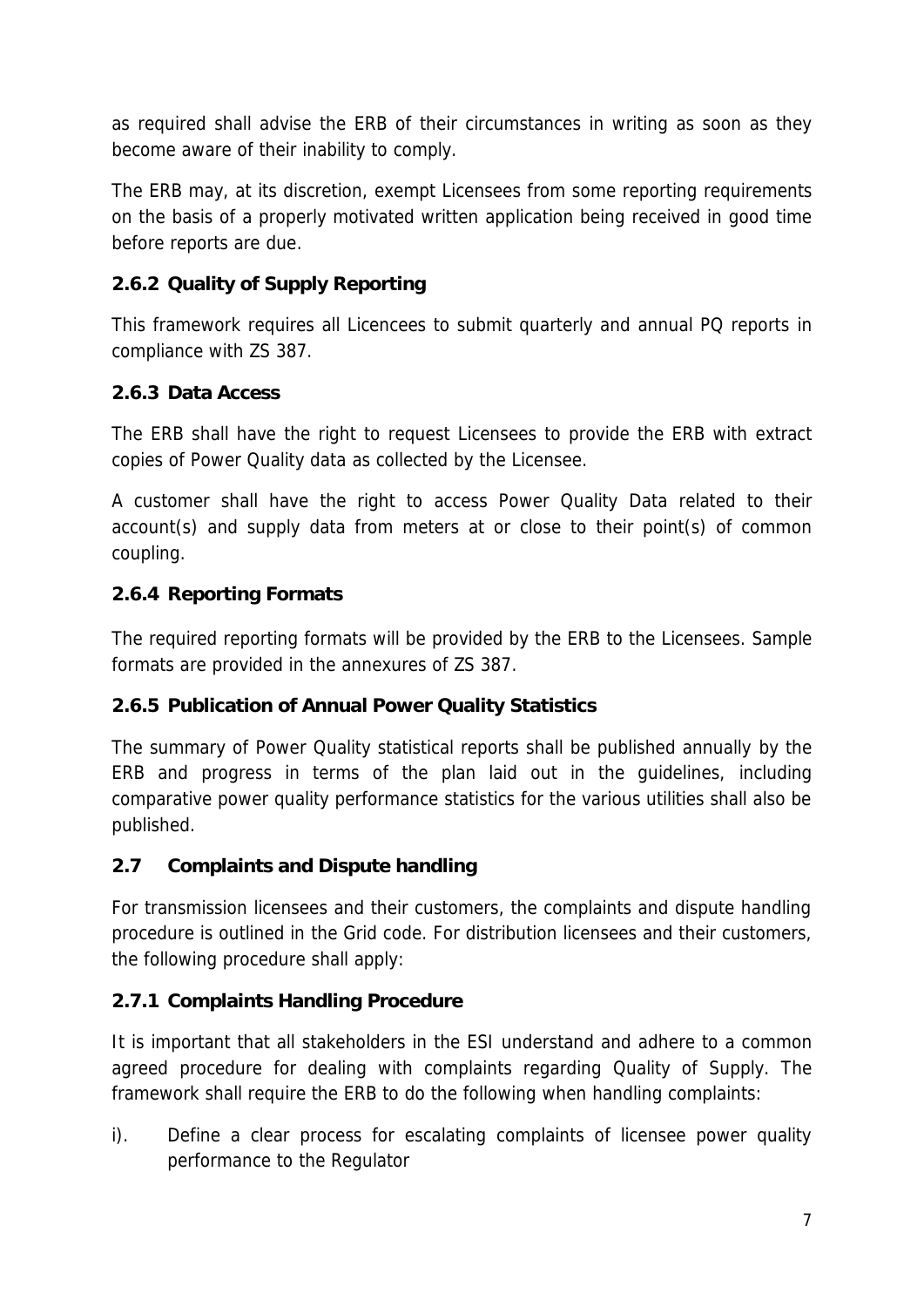- ii). Define a clear process for handling and tracking the progress and postresolution of complaints
- iii). Define a clear set of principles on which each complaint is considered

This section introduces a standard complaints handling procedure which maps out responsibilities and processes to be followed by the various stakeholders.

Figure 1: Power Quality Complaints Handling Procedure Overview



# **2.7.1.1 Initial Complaint**

In case of a complaint the customer should first address the complaint to the Licensee. Complaints should preferably be lodged in writing, but the Licensee should also be prepared to accept verbal complaints.

Upon receipt of a complaint the Licensee shall log the complaint and allocate a unique complaint number which is to be provided to the customer for reference. The Licensee shall keep all documentation associated with the complaint filed under this reference number for easy later retrieval. The Licensee shall retain records of complaints for a period of at least two years.

The Licensee shall advise the customer regarding the time required for the Licensee to respond formally to the complaint.

The Licensee will then proceed to investigate the complaint as speedily as possible. The results of the Licensee's investigation and the proposed remedy (if any) should be submitted to the customer in writing, however in case of minor complaints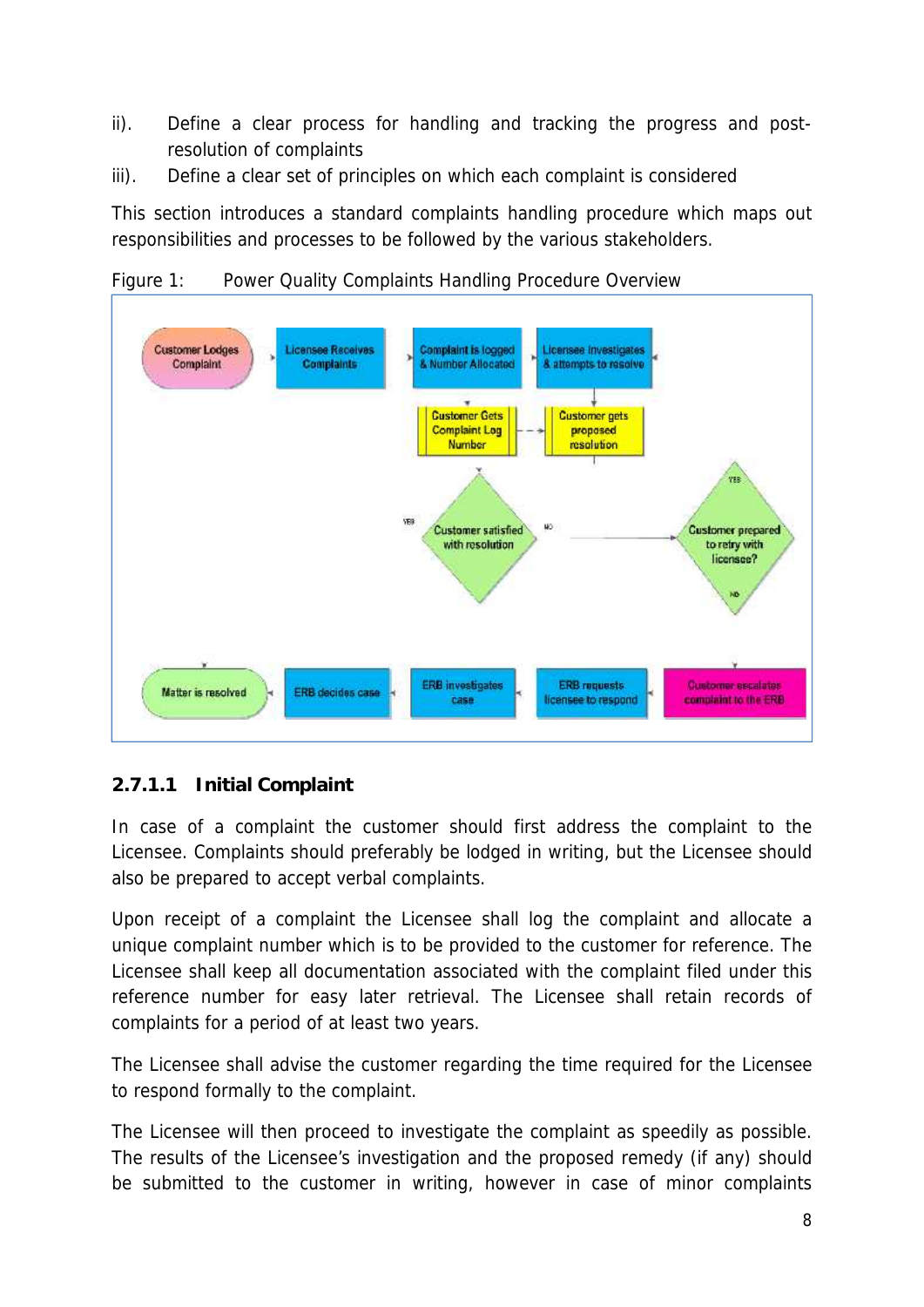telephonic feedback is also acceptable, provided that the date of the feedback is logged by the Licensee.

If the customer is satisfied and accepts the Licensee's conclusions and/or proposed remedy, the Licensee will implement the remedy which will resolve the complaint.

Should the Customer not be satisfied, the customer may either revert to the Licensee and request another attempt to resolve the matter, or otherwise address the complaint to the ERB in writing.

# **2.7.1.2 Escalation of Complaints to the ERB**

After failure of at least one attempt to resolve a complaint directly with the Licensee a customer may escalate the complaint to the ERB for resolution.

The customer shall submit the complaint to the ERB in writing, stating the name of the Licensee, the complaint sequence number issued by the Licensee and as much detail and supporting documentation as is necessary for the ERB to gain a proper understanding of the customer's point of view regarding the complaint.

# **2.8 Enforcement or incentive mechanism for PQ improvement**

The ERB shall set up an enforcement or incentive mechanism for PQ improvement through the regulatory instruments in place. Where certain areas have not been clearly addressed the ERB will review parts of the guidelines to incorporate the areas of need to enhance the enforcement mechanism.

Incentive mechanism shall be developed in the long term and part of the awards shall be determined by complaints dealt with and performance of the licensee. This shall form part of the KPI framework and the manner in which these are addressed will be used as a measure of the performance of the licensee.

# **3. THE ROLE OF THE ERB IN PQ MANAGEMENT IN ZAMBIA**

Having defined what the regulatory objectives and framework, the ERB will be required to undertake the following:

- i). Standards Development
- ii). Monitor Power Quality Performance Reporting by Utilities
- iii). Conduct PQ Audits and Analysis
- iv). Costing Power Quality Improvements
- v). Handle Complaints and disputes
- vi). Provide Communication procedures and be actively involved in awareness programs.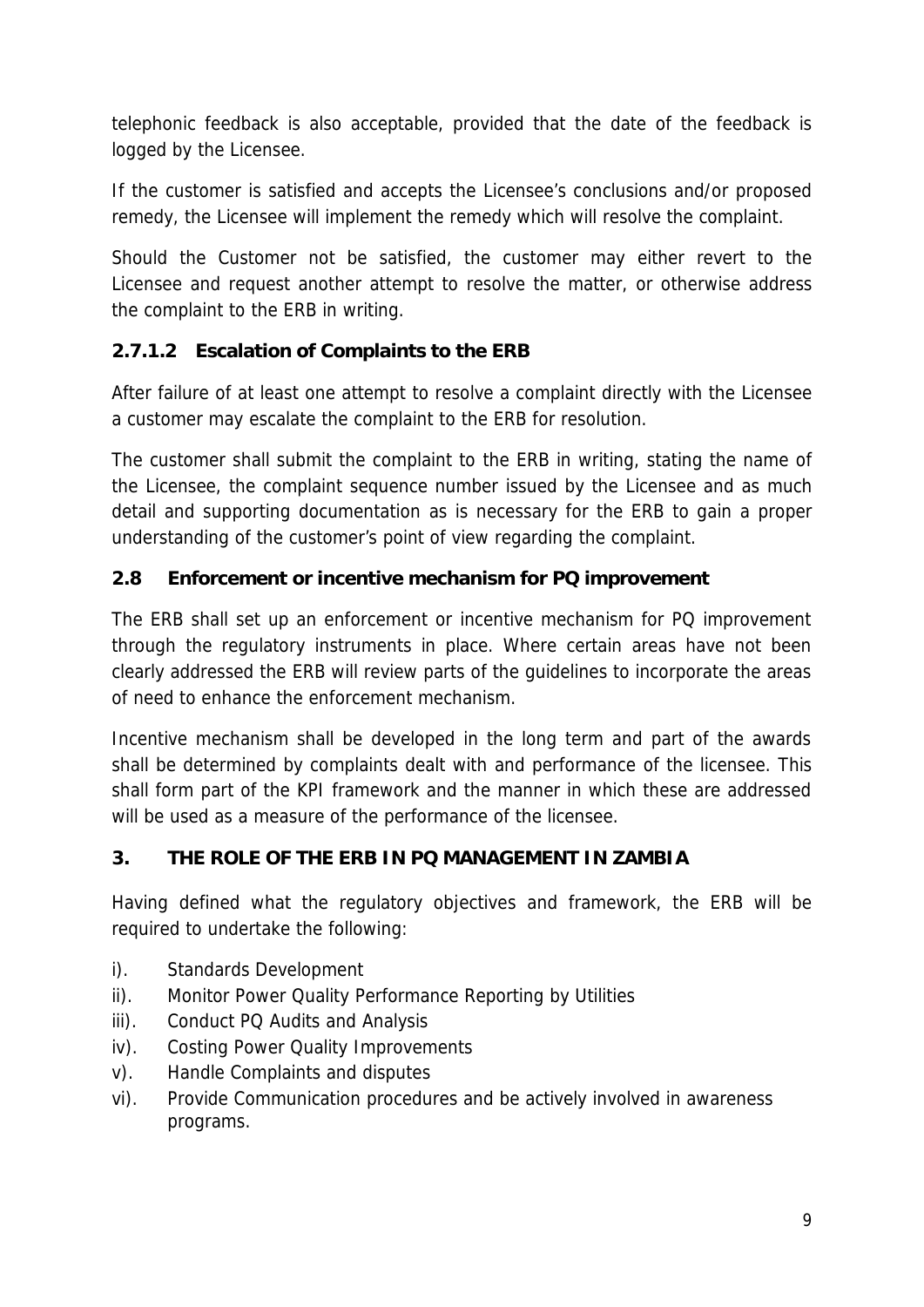### **3.1 Standards development**

In general, the ERB will regulate the supply industry by reference to agreed national standards, where such standards exist. Where these do not exist, the ERB will initiate the development of these with the appropriate standards body. In some cases the development of a national standard is not appropriate. In these cases the ERB will develop its own requirements through the consultation process described in this directive.

The ERB will, together with Zambia Bureau of Standards (ZABS), initiate and champion the development and maintenance of the standards identified by this directive. Where processes are not in place to develop these standards, the ERB will initiate the establishment of these with the relevant standards body.

The ERB will ensure that relevant stakeholder involvement is maintained, and that public access is available in the development process (see communication activity below). The ERB will facilitate the establishment of mechanisms for ensuring that relevant stakeholder input to these standards is captured and processed.

The ERB will also from time to time benchmark local regulatory power quality standards against international standards. Where appropriate, review locally developed standards.

#### **3.2 Power Quality Performance Monitoring**

The ERB will require a minimum level of annual performance reporting for the purposes of benchmarking and analysing trends in the industry.

The ERB will:

- i). Define power quality performance reporting requirements
- ii). Where appropriate, publish comparative and trended information (where comparative figures are published, explanatory notes will be included)
- iii). Provide the latest copies of submission formats
- iv). Institute a simple help system for dealing with queries on the reporting requirements
- v). Track and manage overdue submissions

PQ Performance submissions and published statistics will be on an annual basis.

**3.3 Audit and Analysis**

The ERB will from time to time commission audits to verify and enhance:

- i). The quality management system
- ii). The quality of the data/information reported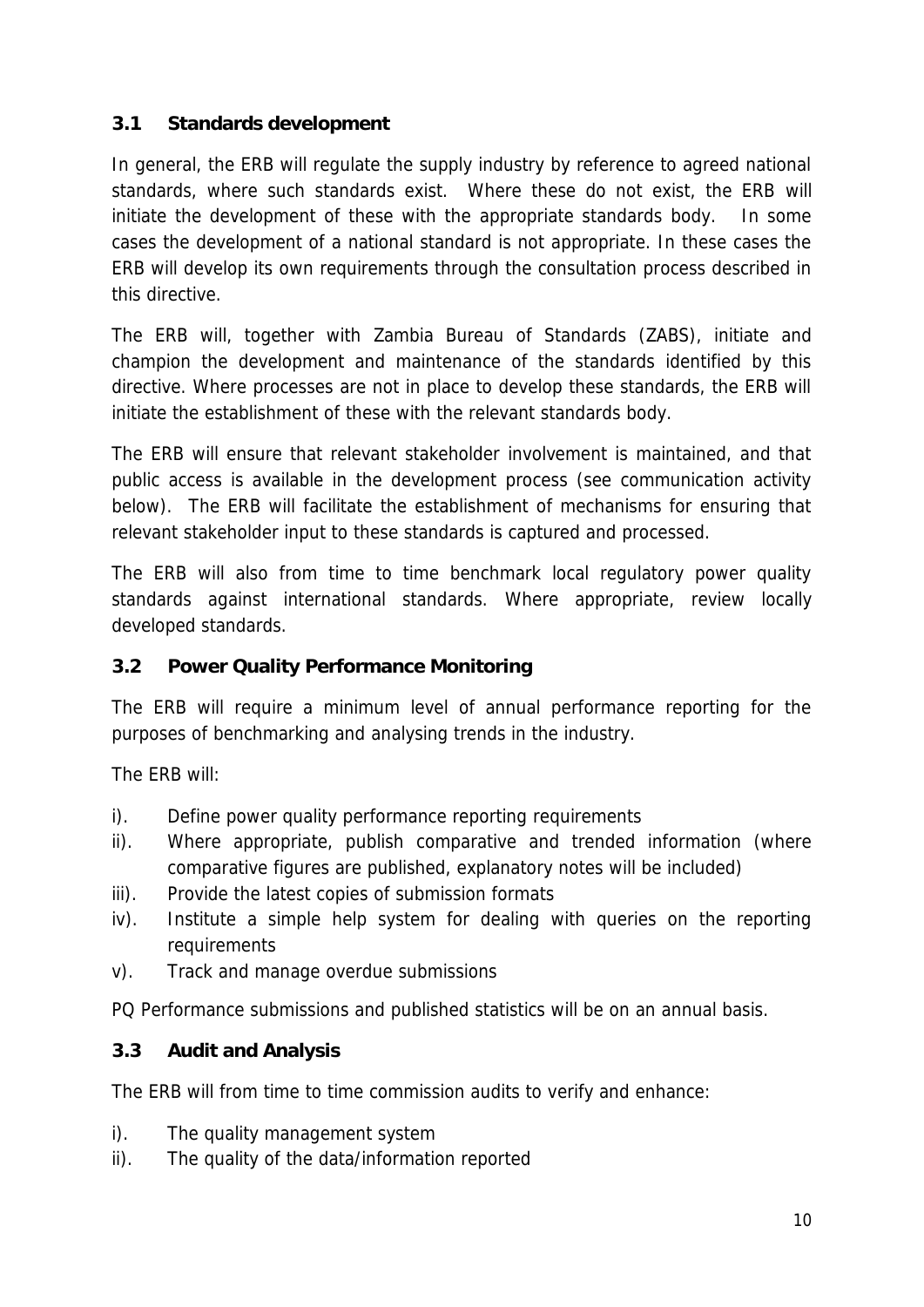iii). The appropriateness of the data reporting mechanisms.

These will be detailed in an audit plan, which will specify the level at which auditing will be undertaken (i.e. an audit of utility's audit systems or more detailed audits)

Audits may be triggered by:

- i). The content of a published audit plan (e.g. in the case of the quality Management system, standard information, and data reporting)
- ii). A specific requirement for an audit (e.g. requirement by customers for an independent review of reports by licensees on major incidents)

The aim of the audit process is to improve the transparency and quality of the information reported by licensees, and to identify shortcomings that will require redress. Redress will be taken by the ERB in accordance with its powers as defined in the Electricity Act in cases where:

- i). There is evidence of wilful withholding or tampering with data
- ii). Shortcomings identified by the ERB are not addressed appropriately

It is expected that the following areas will form part of the audit plan:

- i). An audit of the implementation of quality management systems by licensees in terms of this Directive
- ii). An audit of the processing and handling of PQ complaints and claims
- iii). An audit of the integrity of the reporting system (e.g. annual dip and interruption performance figures and instrument placement.

Note: an internal audit process is generally a basic requirement of a quality management system.

#### **3.4 Costing Power Quality Improvements**

The ERB will initiate and participate in the development of a methodology for costing improvements to the power quality performance of licensee networks (e.g. i.e. separate projects specifically defined by utilities for improving quality).

#### **3.5 Complaints Handling**

The ERB will define a clear set of principles and processes for handling complaints as guided under section 2.7:

The ERB will act initially as a mediator, when a complaint has been escalated due to lack of resolution between the customer and the utility. Unless otherwise agreed, the ERB will act as arbitrator, should a mediated resolution not be achieved after meeting with the customer and the licensee.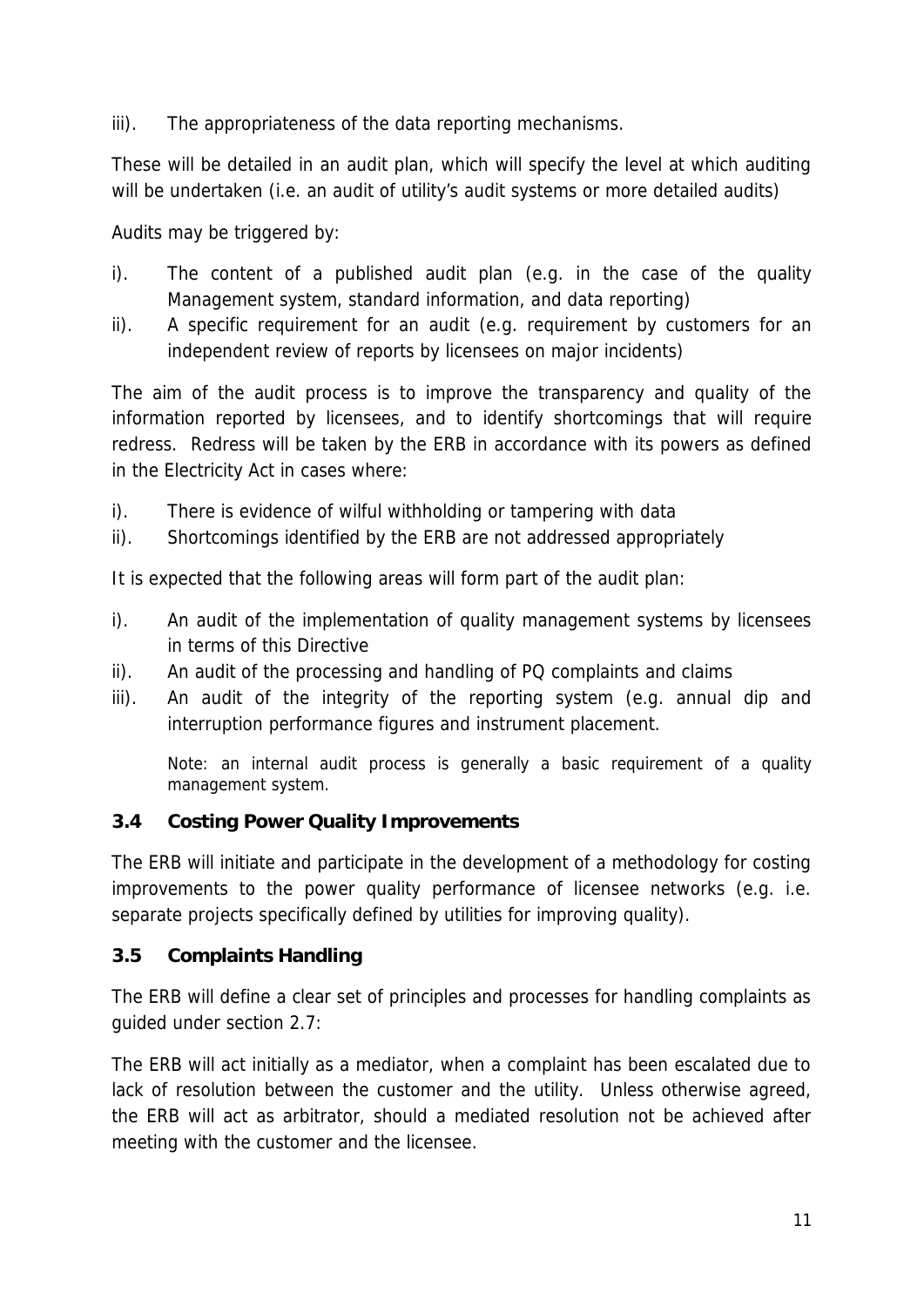The grounds for a ruling by the ERB will be based on adherence to pre-defined technical standards / guidelines and a continuously developing database of precedents. These precedents will be formulated on the above principles, and through consultation with stakeholders.

### **3.6 Communication**

In terms of the power quality management framework in this directive, the ERB will:

- i). Publish the rights and responsibilities of customers (including the manner and process by which complaints should be referred to the ERB), and identify the roles that the various stakeholders should play in the management of power quality.
- ii). Publish the mechanisms by which licensees will report to the ERB (standard spreadsheets / formats)
- iii). Publish or reference educational material and useful information on power quality
- iv). Publish advice on the application of Zambian power quality standards. Where standards are under development, the ERB will publish status information.
- v). Publish the results of public consultation processes (such as the Position Document on Power Quality in Zambia)
- vi). Publish annual power quality statistics and progress in terms of the plan laid out in this Directive, including comparative power quality performance statistics for various utilities

To ensure accurate communication, the ERB's web site will be used for communication with licensees and customers (over and above any additional printed or verbal communication).

The ERB will track the implementation of the plan in this directive and, where necessary make adjustments to the directive.

### **4. REQUIREMENTS FROM LICENSEES**

To ensure the implementation of the Power Quality Management System, the following will be required of all licensees:

- i). That all licensees install Power Quality Recorders at sufficient locations in their electrical networks to adequately characterize and report performance system as prescribed in ZS 387
- ii). That all licensees shall compile and submit reports relating to power quality and reliability of supply on a quarterly and annual basis. Any Licensee who has valid reasons for not being able to report as required shall advise the ERB of their circumstances in writing as soon as they become aware of their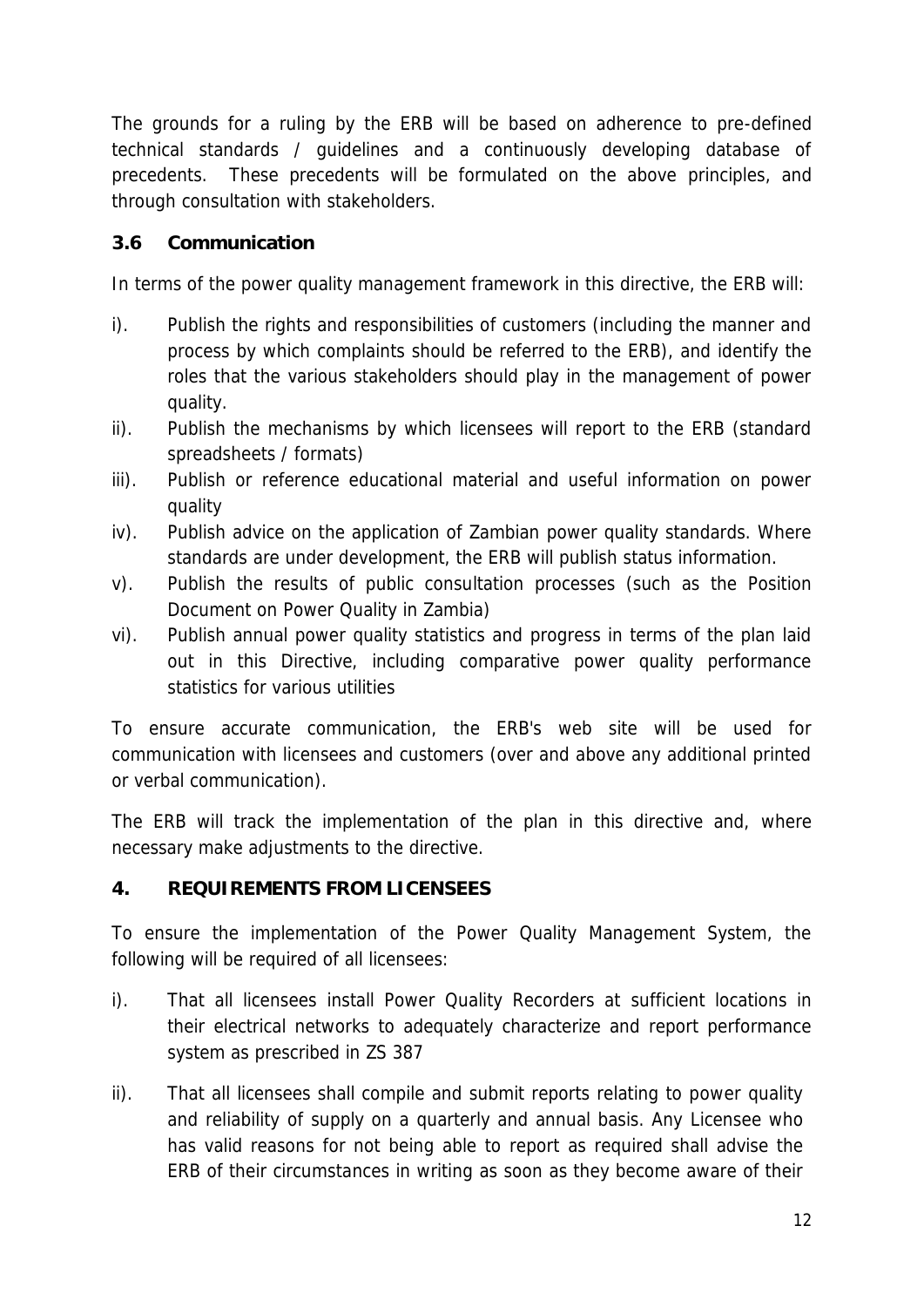inability to comply.

The ERB may, at its discretion, exempt Licensees from some reporting requirements on the basis of a properly motivated written application being received in good time before reports are due.

iii). That all licensees maintain records necessary to produce annual statistics as per ZS 387 standard reporting format and shall report annually to the ERB, including an analysis of the performance during the year under review.

It is further expected that Licensees shall on request make available fault statistics for any given site to the ERB or potential or existing customers.

- iv). That all Licensees shall manage the fault performance of their respective networks. A formal annual review process is expected to be established by the licensees who shall review the fault performance for the year and identify areas of concern and appropriate corrective action. The results of this review process shall be reported to the ERB as prescribed in ZS 387.
- v). That all licensees use power quality monitoring instruments which are compliant to ZS 387 (as a minimum). The licensee shall ensure that these instruments are equipped with flexible communication options that allow easy remote access.
- vi). That all Licensees responsible for generation, transmission, distribution and Supply of Electricity have to co-ordinate their contractual relationships with one another, with respect to power quality and reliability of supply based on the requirements of ZS 387.
- vii). That all licensees monitor the power quality and reliability at the point of common coupling and the Licensee and the Consumer shall collaborate in drawing up appropriate operational procedures to facilitate the monitoring and reporting of power quality and reliability of supply. It is further expected that the minimum PQR standards are maintained at the point of supply to consumers.
- viii). That where complaints arise, it is expected that the consumer and the licensee will make efforts to resolve the complaint before referring the matter to the ERB. Where a complaint concerning poor PQR is referred to the ERB, the procedure outlined in section 4.5 of ZS 387 part 2 shall apply.
- ix). That licensees shall ensure all contracts with the new grid customers or revised contracts shall include the appropriate power quality clauses.